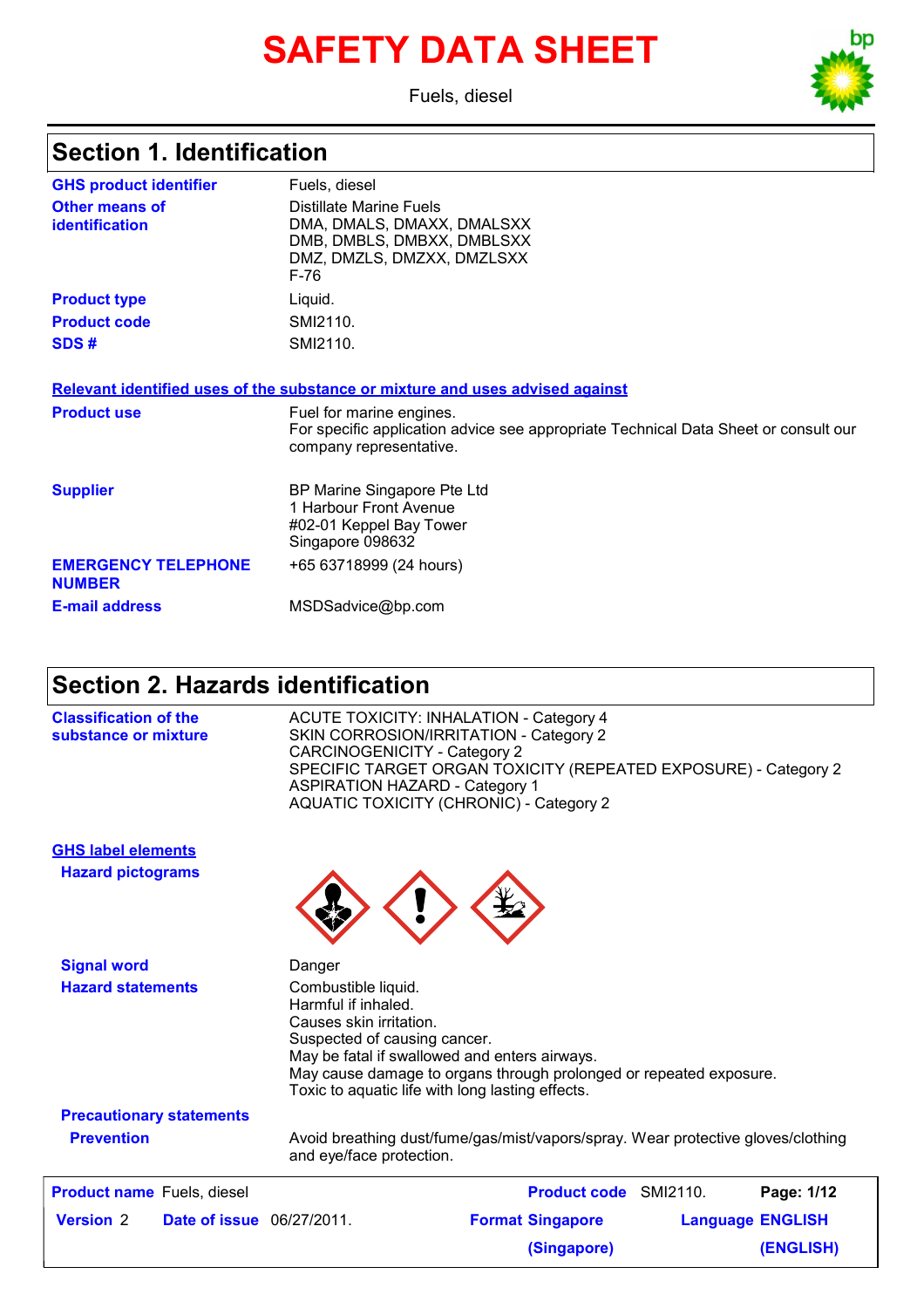## **Section 2. Hazards identification**

| <b>Response</b>                                        | IF SWALLOWED: Immediately call a POISON CENTER or doctor/physician. Do<br>NOT induce vomiting.                                                                                  |
|--------------------------------------------------------|---------------------------------------------------------------------------------------------------------------------------------------------------------------------------------|
|                                                        | If skin irritation occurs, seek medical advice/attention.                                                                                                                       |
| <b>Storage</b>                                         | Not applicable.                                                                                                                                                                 |
| <b>Disposal</b>                                        | Dispose of contents and container in accordance with all local, regional, national and<br>international regulations.                                                            |
| Other hazards which do not<br>result in classification | Note: High Pressure Applications<br>Injections through the skin resulting from contact with the product at high pressure<br>constitute a major medical emergency.               |
|                                                        | See 'Notes to physician' under First-Aid Measures, Section 4 of this Safety Data<br>Sheet.                                                                                      |
|                                                        | This material may contain significant quantities of polycyclic aromatic hydrocarbons<br>(PCAs), some of which have been shown by experimental studies to induce skin<br>cancer. |

## **Section 3. Composition/information on ingredients**

**Substance/mixture**

**Substance** 

May contain 2% Sulphur or Sulfur (Maximum)

| <b>Ingredient name</b> |     | <b>CAS number</b> |
|------------------------|-----|-------------------|
| Fuels, diesel          | 100 | 68334-30-5        |

**There are no additional ingredients present which, within the current knowledge of the supplier and in the concentrations applicable, are classified as hazardous to health or the environment and hence require reporting in this section.**

**Occupational exposure limits, if available, are listed in Section 8.**

## **Section 4. First aid measures**

| <b>Description of necessary first aid measures</b>                                                                                                                                                                                                                             |
|--------------------------------------------------------------------------------------------------------------------------------------------------------------------------------------------------------------------------------------------------------------------------------|
| In case of contact, immediately flush eyes with plenty of water for at least 15<br>minutes. Eyelids should be held away from the eyeball to ensure thorough rinsing.<br>Check for and remove any contact lenses. Get medical attention.                                        |
| If inhaled, remove to fresh air. If not breathing, if breathing is irregular or if<br>respiratory arrest occurs, provide artificial respiration or oxygen by trained personnel.<br>Get medical attention.                                                                      |
| In case of contact, immediately flush skin with plenty of water for at least 15 minutes<br>while removing contaminated clothing and shoes. Wash clothing before reuse.<br>Clean shoes thoroughly before reuse. Get medical attention.                                          |
| Do not induce vomiting. Never give anything by mouth to an unconscious person. If<br>unconscious, place in recovery position and get medical attention immediately.<br>Aspiration hazard if swallowed. Can enter lungs and cause damage. Get medical<br>attention immediately. |
|                                                                                                                                                                                                                                                                                |

**Most important symptoms/effects, acute and delayed**

**See Section 11 for more detailed information on health effects and symptoms.**

**Indication of immediate medical attention and special treatment needed, if necessary**

| <b>Product name</b> Fuels, diesel |                                  | <b>Product code</b> SMI2110. |                         | Page: 2/12 |
|-----------------------------------|----------------------------------|------------------------------|-------------------------|------------|
| <b>Version 2</b>                  | <b>Date of issue</b> 06/27/2011. | <b>Format Singapore</b>      | <b>Language ENGLISH</b> |            |
|                                   |                                  | (Singapore)                  |                         | (ENGLISH)  |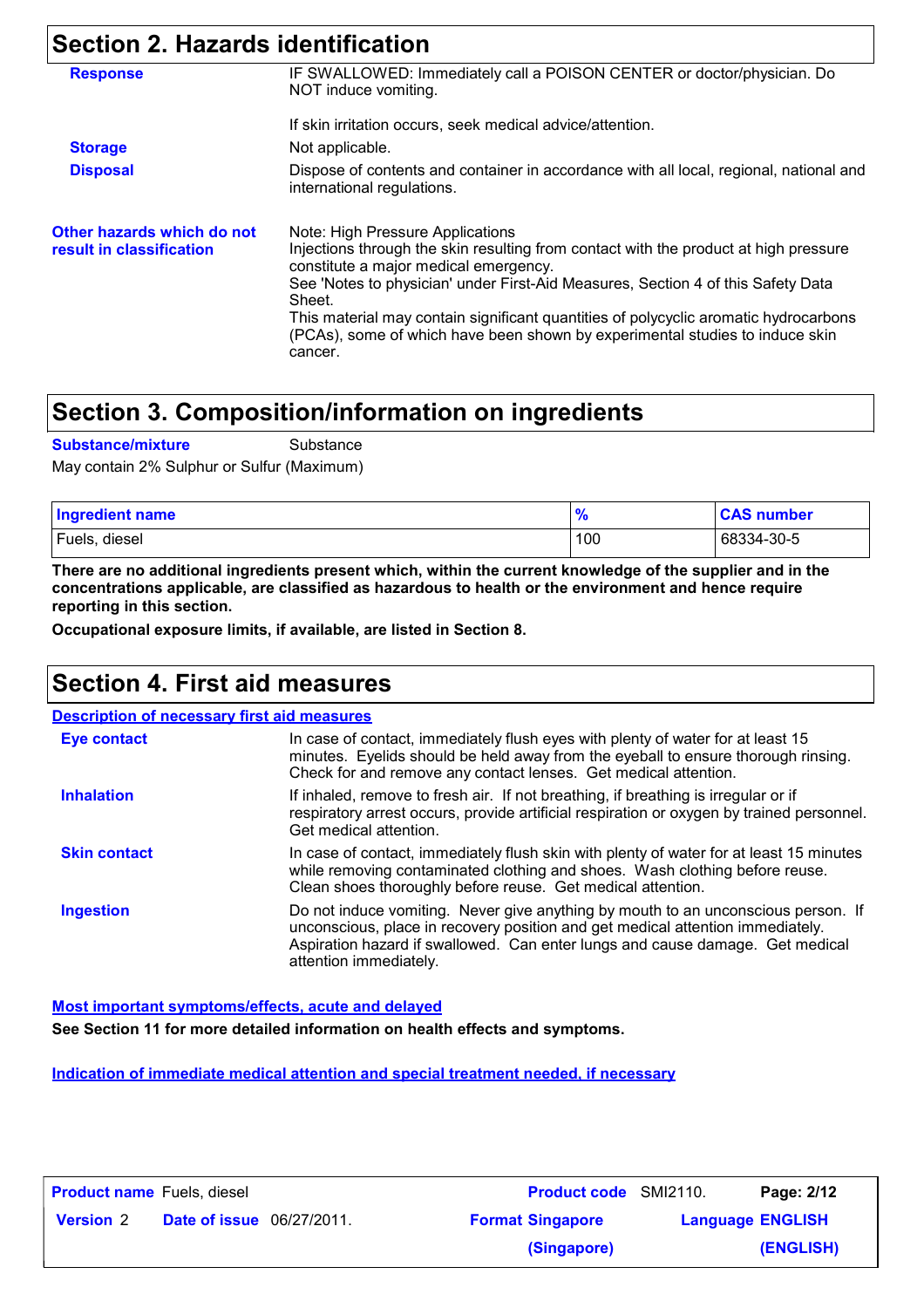## **Section 4. First aid measures**

| <b>Notes to physician</b>         | Treatment should in general be symptomatic and directed to relieving any effects.<br>Product can be aspirated on swallowing or following regurgitation of stomach<br>contents, and can cause severe and potentially fatal chemical pneumonitis, which<br>will require urgent treatment. Because of the risk of aspiration, induction of vomiting<br>and gastric lavage should be avoided. Gastric lavage should be undertaken only<br>after endotracheal intubation. Monitor for cardiac dysrhythmias.<br>Note: High Pressure Applications<br>Injections through the skin resulting from contact with the product at high pressure<br>constitute a major medical emergency. Injuries may not appear serious at first but<br>within a few hours tissue becomes swollen, discolored and extremely painful with<br>extensive subcutaneous necrosis.<br>Surgical exploration should be undertaken without delay. Thorough and extensive<br>debridement of the wound and underlying tissue is necessary to minimize tissue loss<br>and prevent or limit permanent damage. Note that high pressure may force the<br>product considerable distances along tissue planes. |
|-----------------------------------|-------------------------------------------------------------------------------------------------------------------------------------------------------------------------------------------------------------------------------------------------------------------------------------------------------------------------------------------------------------------------------------------------------------------------------------------------------------------------------------------------------------------------------------------------------------------------------------------------------------------------------------------------------------------------------------------------------------------------------------------------------------------------------------------------------------------------------------------------------------------------------------------------------------------------------------------------------------------------------------------------------------------------------------------------------------------------------------------------------------------------------------------------------------------|
| <b>Specific treatments</b>        | No specific treatment.                                                                                                                                                                                                                                                                                                                                                                                                                                                                                                                                                                                                                                                                                                                                                                                                                                                                                                                                                                                                                                                                                                                                            |
| <b>Protection of first-aiders</b> | No action shall be taken involving any personal risk or without suitable training. If it<br>is suspected that fumes are still present, the rescuer should wear an appropriate<br>mask or self-contained breathing apparatus. It may be dangerous to the person<br>providing aid to give mouth-to-mouth resuscitation.                                                                                                                                                                                                                                                                                                                                                                                                                                                                                                                                                                                                                                                                                                                                                                                                                                             |

## **Section 5. Fire-fighting measures**

| <b>Extinguishing media</b>                               |                                                                                                                                                                                                                                                                                                                                                                                                                                                                                                                                                                                                                                                            |
|----------------------------------------------------------|------------------------------------------------------------------------------------------------------------------------------------------------------------------------------------------------------------------------------------------------------------------------------------------------------------------------------------------------------------------------------------------------------------------------------------------------------------------------------------------------------------------------------------------------------------------------------------------------------------------------------------------------------------|
| <b>Suitable extinguishing</b><br>media                   | Use foam or all-purpose dry chemical to extinguish.                                                                                                                                                                                                                                                                                                                                                                                                                                                                                                                                                                                                        |
| <b>Unsuitable extinguishing</b><br>media                 | Do not use water jet.                                                                                                                                                                                                                                                                                                                                                                                                                                                                                                                                                                                                                                      |
| <b>Specific hazards arising</b><br>from the chemical     | Vapors can form explosive mixtures with air. Vapors are heavier than air and can<br>spread along the ground or float on water surfaces to remote ignition sources. Fire<br>water contaminated with this material must be contained and prevented from being<br>discharged to any waterway, sewer or drain. In a fire or if heated, a pressure<br>increase will occur and the container may burst. Runoff to sewer may create fire or<br>explosion hazard. This material is toxic to aquatic life with long lasting effects.<br>Vapors may accumulate in low or confined areas or travel a considerable distance to<br>a source of ignition and flash back. |
| <b>Hazardous thermal</b><br>decomposition products       | Combustion products may include the following:<br>carbon oxides (CO, CO <sub>2</sub> ) (carbon monoxide, carbon dioxide)<br>sulfur oxides $(SO2, SO3 etc.)$<br>other hazardous substances.                                                                                                                                                                                                                                                                                                                                                                                                                                                                 |
| <b>Special protective actions</b><br>for fire-fighters   | Promptly isolate the scene by removing all persons from the vicinity of the incident if<br>there is a fire. No action shall be taken involving any personal risk or without suitable<br>training. Move containers from fire area if this can be done without risk. Use water<br>spray to keep fire-exposed containers cool.                                                                                                                                                                                                                                                                                                                                |
| <b>Special protective</b><br>equipment for fire-fighters | Fire-fighters should wear positive pressure self-contained breathing apparatus<br>(SCBA) and full turnout gear.                                                                                                                                                                                                                                                                                                                                                                                                                                                                                                                                            |

| <b>Product name</b> Fuels, diesel |                                  | <b>Product code</b> SMI2110. |                         | Page: 3/12 |
|-----------------------------------|----------------------------------|------------------------------|-------------------------|------------|
| <b>Version 2</b>                  | <b>Date of issue</b> 06/27/2011. | <b>Format Singapore</b>      | <b>Language ENGLISH</b> |            |
|                                   |                                  | (Singapore)                  |                         | (ENGLISH)  |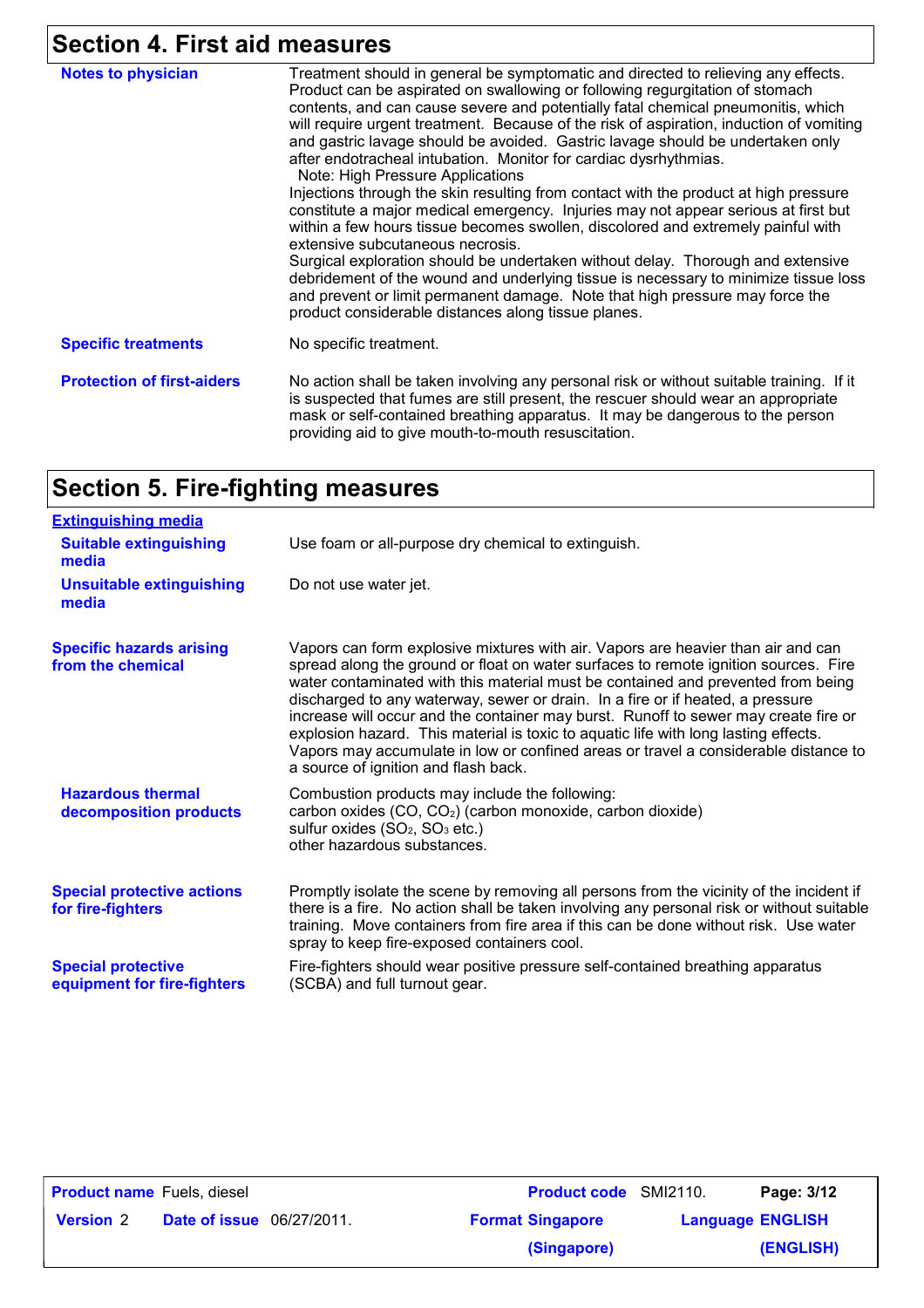## **Section 6. Accidental release measures**

#### **Personal precautions, protective equipment and emergency procedures**

| For non-emergency<br>personnel                        | Immediately contact emergency personnel. Immediately contact emergency<br>personnel. No action shall be taken involving any personal risk or without suitable<br>training. Evacuate surrounding areas. Keep unnecessary and unprotected<br>personnel from entering. Do not touch or walk through spilled material. No flares,<br>smoking or flames in hazard area. Avoid breathing vapor or mist. Provide adequate<br>ventilation. Put on appropriate personal protective equipment. Floors may be<br>slippery; use care to avoid falling. Eliminate all ignition sources. |
|-------------------------------------------------------|----------------------------------------------------------------------------------------------------------------------------------------------------------------------------------------------------------------------------------------------------------------------------------------------------------------------------------------------------------------------------------------------------------------------------------------------------------------------------------------------------------------------------------------------------------------------------|
| For emergency responders                              | Entry into a confined space or poorly ventilated area contaminated with vapor, mist<br>or fume is extremely hazardous without the correct respiratory protective equipment<br>and a safe system of work. Wear self-contained breathing apparatus. Wear a<br>suitable chemical protective suit. Chemical resistant boots. See also the information<br>in "For non-emergency personnel".                                                                                                                                                                                     |
| <b>Environmental precautions</b>                      | Avoid dispersal of spilled material and runoff and contact with soil, waterways, drains<br>and sewers. Inform the relevant authorities if the product has caused environmental<br>pollution (sewers, waterways, soil or air). Water polluting material. May be harmful<br>to the environment if released in large quantities. Collect spillage.                                                                                                                                                                                                                            |
| Methods and materials for containment and cleaning up |                                                                                                                                                                                                                                                                                                                                                                                                                                                                                                                                                                            |
| <b>Small spill</b>                                    | Eliminate all ignition sources. Stop leak if without risk. Move containers from spill<br>area. Absorb with an inert material and place in an appropriate waste disposal                                                                                                                                                                                                                                                                                                                                                                                                    |

|                    | licensed waste disposal contractor. The method and equipment used must be in<br>conformance with appropriate regulations and industry practice on explosive<br>atmospheres.                                                                                                                                                                                                                                                                                                                                                                                                                                                                                                                                                                                                                                                                          |
|--------------------|------------------------------------------------------------------------------------------------------------------------------------------------------------------------------------------------------------------------------------------------------------------------------------------------------------------------------------------------------------------------------------------------------------------------------------------------------------------------------------------------------------------------------------------------------------------------------------------------------------------------------------------------------------------------------------------------------------------------------------------------------------------------------------------------------------------------------------------------------|
| <b>Large spill</b> | Eliminate all ignition sources. Stop leak if without risk. Move containers from spill<br>area. Approach release from upwind. Prevent entry into sewers, water courses,<br>basements or confined areas. Dike spill area and do not allow product to reach<br>sewage system and surface or ground water. Contain and collect spillage with non-<br>combustible, absorbent material e.g. sand, earth, vermiculite or diatomaceous earth<br>and place in container for disposal according to local regulations. Use spark-proof<br>tools and explosion-proof equipment. Contaminated absorbent material may pose<br>the same hazard as the spilled product. The method and equipment used must be<br>in conformance with appropriate regulations and industry practice on explosive<br>atmospheres. Dispose of via a licensed waste disposal contractor. |

container. Use spark-proof tools and explosion-proof equipment. Dispose of via a

### **Section 7. Handling and storage**

**Precautions for safe handling** Put on appropriate personal protective equipment (see Section 8). Avoid exposure obtain special instructions before use. Do not handle until all safety precautions have been read and understood. Do not get in eyes or on skin or clothing. Do not breathe vapor or mist. Do not swallow. Use only with adequate ventilation. Wear appropriate respirator when ventilation is inadequate. Keep in the original container or an approved alternative made from a compatible material, kept tightly closed when not in use. Store and use away from heat, sparks, open flame or any other ignition source. Use explosion-proof electrical (ventilating, lighting and material handling) equipment. Use only non-sparking tools. Empty containers retain product residue and can be hazardous. Do not reuse container. Avoid contact of spilled material and runoff with soil and surface waterways. Aspiration hazard Can enter lungs and cause damage. Never siphon by mouth. Take precautionary measures against static discharge.

| <b>Product name</b> Fuels, diesel                    |  | <b>Product code</b> SMI2110. |                         | Page: 4/12 |
|------------------------------------------------------|--|------------------------------|-------------------------|------------|
| <b>Date of issue</b> 06/27/2011.<br><b>Version 2</b> |  | <b>Format Singapore</b>      | <b>Language ENGLISH</b> |            |
|                                                      |  | (Singapore)                  |                         | (ENGLISH)  |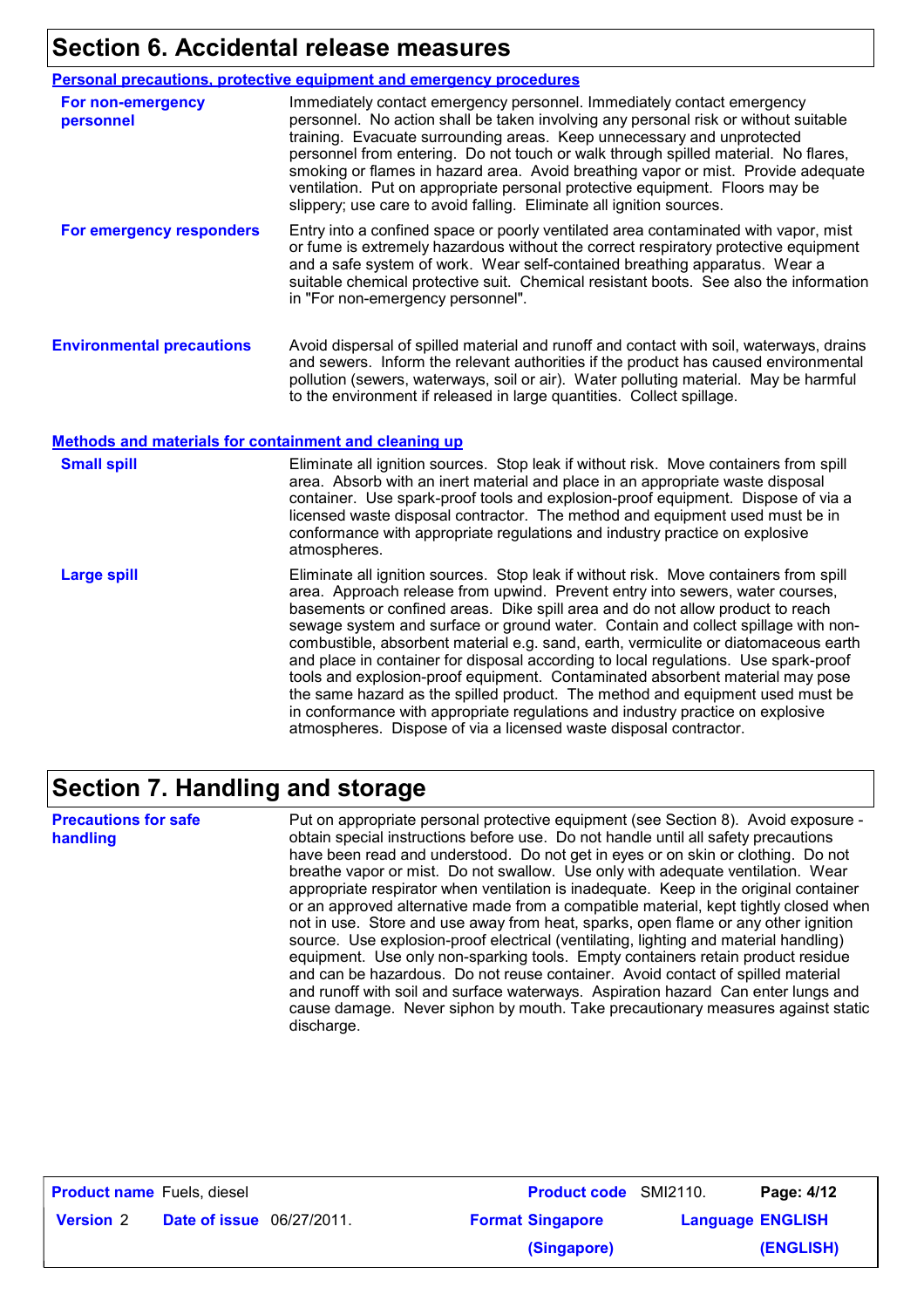### **Section 7. Handling and storage**

**Conditions for safe storage, including any incompatibilities**

Store in accordance with local regulations. Store in a segregated and approved area. Store in original container protected from direct sunlight in a dry, cool and wellventilated area, away from incompatible materials (see section 10) and food and drink. Store locked up. Eliminate all ignition sources. Separate from oxidizing materials. Keep container tightly closed and sealed until ready for use. Store and use only in equipment/containers designed for use with this product. Containers that have been opened must be carefully resealed and kept upright to prevent leakage. Do not store in unlabeled containers. Use appropriate containment to avoid environmental contamination.

 Light hydrocarbon vapors can build up in the headspace of tanks. These can cause flammability/explosion hazards even at temperatures below the normal flash point (note: flash point must not be regarded as a reliable indicator of the potential flammability of vapor in tank headspaces). Tank headspaces should always be regarded as potentially flammable and care should be taken to avoid static electrical discharge and all ignition sources during filling, ullaging and sampling from storage tanks. Do not enter storage tanks. If entry to vessels is necessary, follow permit to work procedures. Entry to any tanks or other confined space requires a full risk assessment and appropriate control measures to be put in place in conformance with appropriate regulations and industry practice on confined space entry. When the product is pumped (e.g. during filling, discharge or ullaging) and when sampling, there is a risk of static discharge. Ensure equipment used is properly earthed or bonded to the tank structure. Electrical equipment should not be used unless it is intrinsically safe (i.e. will not produce sparks). Explosive air/vapor mixtures may form at ambient temperature. If product comes into contact with hot surfaces, or leaks occur from pressurized fuel pipes, the vapor or mists generated will create a flammability or explosion hazard. Product contaminated rags, paper or material used to absorb spillages, represent a fire hazard, and should not be allowed to accumulate. Dispose of safely immediately after use.

### **Section 8. Exposure controls/personal protection**

| <b>Control parameters</b>                         |                                                                                                                                                                                                                                                                                                                                                                                                                                                                                                                                                                                                                                                                                                                                                                                                                                                                                                                                                                                                               |
|---------------------------------------------------|---------------------------------------------------------------------------------------------------------------------------------------------------------------------------------------------------------------------------------------------------------------------------------------------------------------------------------------------------------------------------------------------------------------------------------------------------------------------------------------------------------------------------------------------------------------------------------------------------------------------------------------------------------------------------------------------------------------------------------------------------------------------------------------------------------------------------------------------------------------------------------------------------------------------------------------------------------------------------------------------------------------|
| <b>Occupational exposure limits</b>               | This product does not have any assigned OELs.                                                                                                                                                                                                                                                                                                                                                                                                                                                                                                                                                                                                                                                                                                                                                                                                                                                                                                                                                                 |
| <b>Recommended monitoring</b><br>procedures       | If this product contains ingredients with exposure limits, personal, workplace<br>atmosphere or biological monitoring may be required to determine the effectiveness<br>of the ventilation or other control measures and/or the necessity to use respiratory<br>protective equipment.                                                                                                                                                                                                                                                                                                                                                                                                                                                                                                                                                                                                                                                                                                                         |
| <b>Appropriate engineering</b><br><b>controls</b> | All activities involving chemicals should be assessed for their risks to health, to<br>ensure exposures are adequately controlled. Personal protective equipment should<br>only be considered after other forms of control measures (e.g. engineering controls)<br>have been suitably evaluated. Personal protective equipment should conform to<br>appropriate standards, be suitable for use, be kept in good condition and properly<br>maintained.<br>Your supplier of personal protective equipment should be consulted for advice on<br>selection and appropriate standards. For further information contact your national<br>organisation for standards.<br>Provide exhaust ventilation or other engineering controls to keep the relevant<br>airborne concentrations below their respective occupational exposure limits.<br>The final choice of protective equipment will depend upon a risk assessment. It is<br>important to ensure that all items of personal protective equipment are compatible. |
| <b>Environmental exposure</b><br><b>controls</b>  | Emissions from ventilation or work process equipment should be checked to ensure<br>they comply with the requirements of environmental protection legislation. In some<br>cases, fume scrubbers, filters or engineering modifications to the process equipment<br>will be necessary to reduce emissions to acceptable levels.                                                                                                                                                                                                                                                                                                                                                                                                                                                                                                                                                                                                                                                                                 |

#### **Individual protection measures**

| <b>Product name</b> Fuels, diesel |                                  | <b>Product code</b> SMI2110. | Page: 5/12              |
|-----------------------------------|----------------------------------|------------------------------|-------------------------|
| <b>Version 2</b>                  | <b>Date of issue</b> 06/27/2011. | <b>Format Singapore</b>      | <b>Language ENGLISH</b> |
|                                   |                                  | (Singapore)                  | (ENGLISH)               |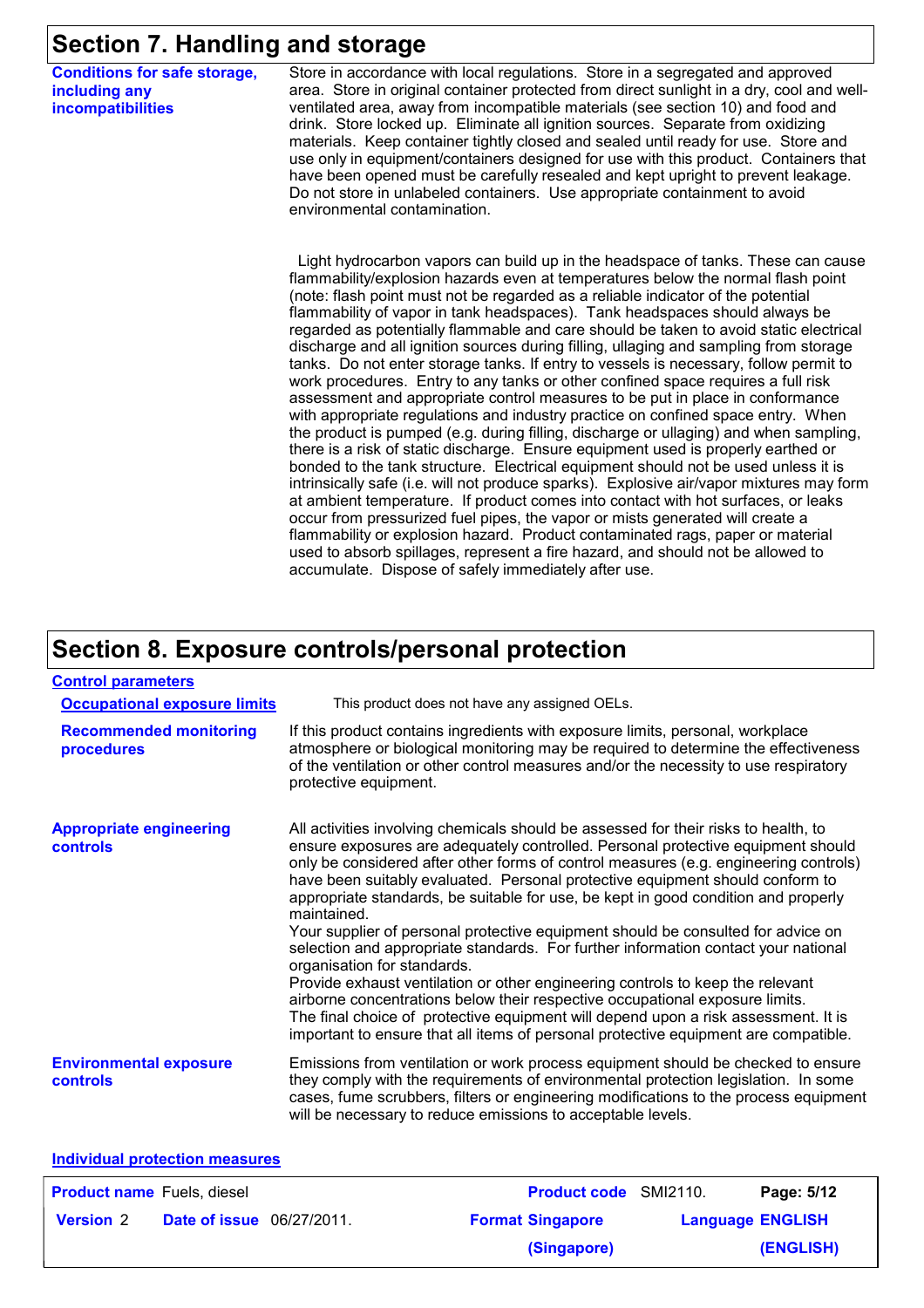## **Section 8. Exposure controls/personal protection**

| <b>Hygiene measures</b>       | Wash hands, forearms and face thoroughly after handling chemical products, before<br>eating, smoking and using the lavatory and at the end of the working period.<br>Appropriate techniques should be used to remove potentially contaminated clothing.<br>Wash contaminated clothing before reusing. Ensure that eyewash stations and<br>safety showers are close to the workstation location.                                                                                                                                                                                                                                                                                                                                                                                                                                                                                                                                                                                                                                                                                                                                                                                                                                                                                                                                                                                                                                                                                                                                                                                                                                                                                                                         |
|-------------------------------|-------------------------------------------------------------------------------------------------------------------------------------------------------------------------------------------------------------------------------------------------------------------------------------------------------------------------------------------------------------------------------------------------------------------------------------------------------------------------------------------------------------------------------------------------------------------------------------------------------------------------------------------------------------------------------------------------------------------------------------------------------------------------------------------------------------------------------------------------------------------------------------------------------------------------------------------------------------------------------------------------------------------------------------------------------------------------------------------------------------------------------------------------------------------------------------------------------------------------------------------------------------------------------------------------------------------------------------------------------------------------------------------------------------------------------------------------------------------------------------------------------------------------------------------------------------------------------------------------------------------------------------------------------------------------------------------------------------------------|
| <b>Eye/face protection</b>    | Chemical splash goggles.                                                                                                                                                                                                                                                                                                                                                                                                                                                                                                                                                                                                                                                                                                                                                                                                                                                                                                                                                                                                                                                                                                                                                                                                                                                                                                                                                                                                                                                                                                                                                                                                                                                                                                |
| <b>Skin protection</b>        |                                                                                                                                                                                                                                                                                                                                                                                                                                                                                                                                                                                                                                                                                                                                                                                                                                                                                                                                                                                                                                                                                                                                                                                                                                                                                                                                                                                                                                                                                                                                                                                                                                                                                                                         |
| <b>Hand protection</b>        | Wear chemical resistant gloves. Recommended: Nitrile gloves.                                                                                                                                                                                                                                                                                                                                                                                                                                                                                                                                                                                                                                                                                                                                                                                                                                                                                                                                                                                                                                                                                                                                                                                                                                                                                                                                                                                                                                                                                                                                                                                                                                                            |
|                               | Do not re-use gloves. Protective gloves must give suitable protection against<br>mechanical risks (i.e. abrasion, blade cut and puncture). Protective gloves will<br>deteriorate over time due to physical and chemical damage. Inspect and replace<br>gloves on a regular basis. The frequency of replacement will depend upon the<br>circumstances of use.                                                                                                                                                                                                                                                                                                                                                                                                                                                                                                                                                                                                                                                                                                                                                                                                                                                                                                                                                                                                                                                                                                                                                                                                                                                                                                                                                            |
| <b>Skin protection</b>        | Use of protective clothing is good industrial practice. Cotton or polyester/cotton<br>overalls will only provide protection against light superficial contamination that will not<br>soak through to the skin. Overalls should be laundered on a regular basis. When<br>the risk of skin exposure is high (e.g. when cleaning up spillages or if there is a risk<br>of splashing) then chemical resistant aprons and/or impervious chemical suits and<br>boots will be required. Wear suitable protective clothing. Footwear highly resistant<br>to chemicals. When there is a risk of ignition from static electricity, wear anti-static<br>protective clothing. For greatest effectiveness against static electricity, overalls,<br>boots and gloves should all be anti-static. When there is a risk of ignition wear<br>inherently fire resistant protective clothes and gloves. Work clothing / overalls<br>should be laundered on a regular basis. Laundering of contaminated work clothing<br>should only be done by professional cleaners who have been told about the hazards<br>of the contamination. Always keep contaminated work clothing away from<br>uncontaminated work clothing and uncontaminated personal clothes. When the risk<br>of skin exposure is high (from experience this could apply to the following tasks:<br>cleaning work, maintenance and service, filling and transfer, taking samples and<br>cleaning up spillages) then a chemical protective suit and boots will be required.<br>Personal protective equipment for the body should be selected based on the task<br>being performed and the risks involved and should be approved by a specialist<br>before handling this product. |
| <b>Respiratory protection</b> | Use with adequate ventilation.<br>In case of insufficient ventilation, wear suitable respiratory equipment.<br>If there is a requirement for the use of a respiratory protective device, but the use of<br>breathing apparatus (independent of ambient atmosphere) is not required, then a<br>suitable filtering device must be worn.<br>The filter class must be suitable for the maximum contaminant concentration<br>(gas/vapor/aerosol/particulates) that may arise when handling the product.<br>The correct choice of respiratory protection depends upon the chemicals being<br>handled, the conditions of work and use, and the condition of the respiratory<br>equipment. Safety procedures should be developed for each intended application.<br>Respiratory protection equipment should therefore be chosen in consultation with the<br>supplier/manufacturer and with a full assessment of the working conditions.                                                                                                                                                                                                                                                                                                                                                                                                                                                                                                                                                                                                                                                                                                                                                                                          |
|                               | <b>Recommended:</b><br>Gas filter suitable for gases and vapors. Filter type: A<br>Combined filter suitable for gases, vapors and particles (dust,<br>smoke, mist, aerosol). Filter type: AP                                                                                                                                                                                                                                                                                                                                                                                                                                                                                                                                                                                                                                                                                                                                                                                                                                                                                                                                                                                                                                                                                                                                                                                                                                                                                                                                                                                                                                                                                                                            |

## **Section 9. Physical and chemical properties**

**Physical state Liquid. Odor** Gas oil **Color** Amber./ Dark Brown. **Odor threshold** Not available. **Appearance**

| <b>Product name</b> Fuels, diesel |                                  | <b>Product code</b> SMI2110. |                         | Page: 6/12 |
|-----------------------------------|----------------------------------|------------------------------|-------------------------|------------|
| <b>Version 2</b>                  | <b>Date of issue</b> 06/27/2011. | <b>Format Singapore</b>      | <b>Language ENGLISH</b> |            |
|                                   |                                  | (Singapore)                  |                         | (ENGLISH)  |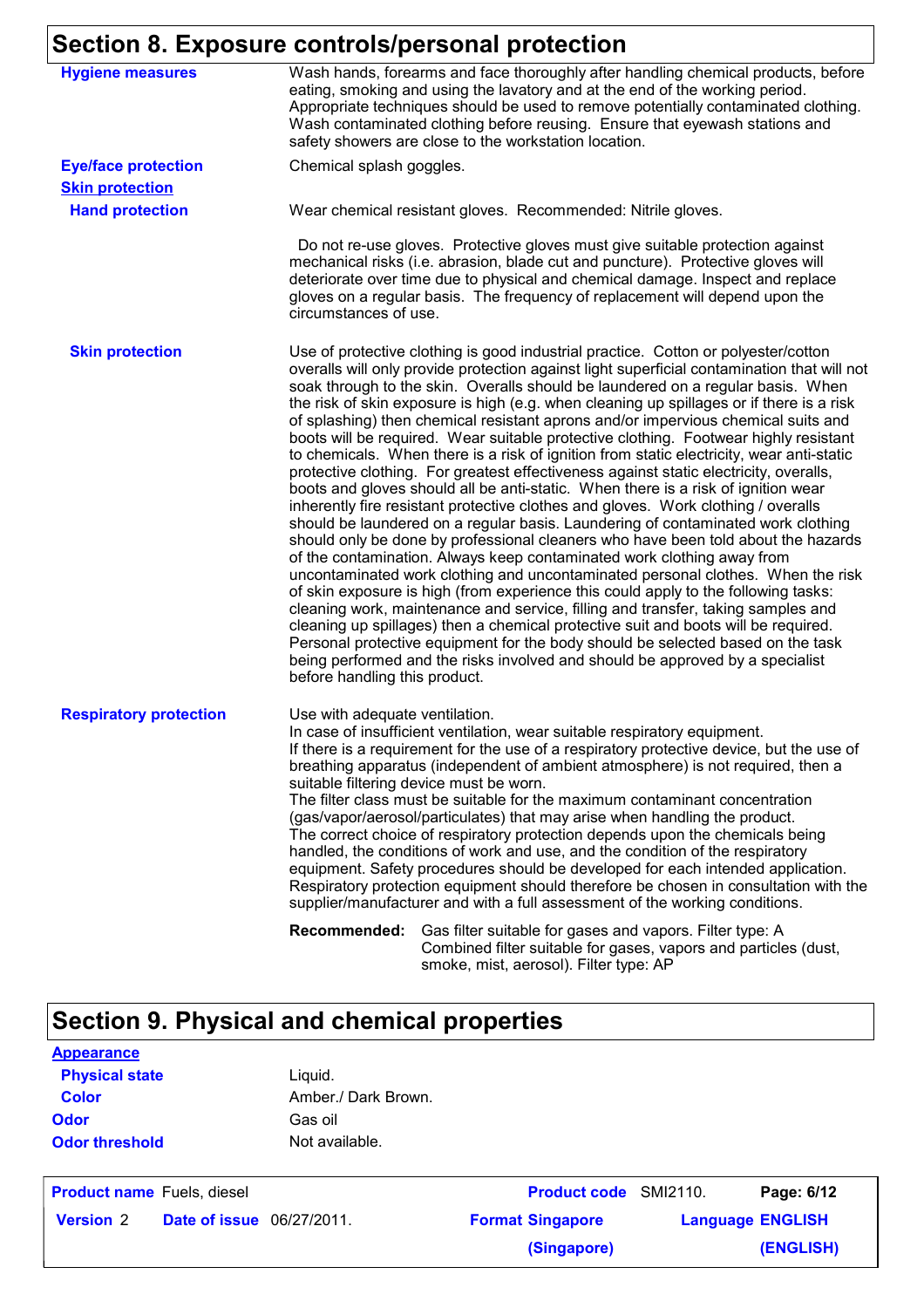## **Section 9. Physical and chemical properties**

| pH                                                | Not available.                                                                     |
|---------------------------------------------------|------------------------------------------------------------------------------------|
| <b>Melting point</b>                              | Not available.                                                                     |
| <b>Boiling point</b>                              | 150 to 385°C (302 to 725°F)                                                        |
| <b>Flash point</b>                                | Closed cup: $>60^{\circ}$ C ( $>140^{\circ}$ F)                                    |
| <b>Evaporation rate</b>                           | Not available.                                                                     |
| <b>Flammability (solid, gas)</b>                  | Not applicable. Physical state - Liquid.                                           |
| Lower and upper explosive<br>(flammable) limits   | Lower: $0.6\%$<br>Upper: 6.5%                                                      |
| <b>Vapor pressure</b>                             | <0.04 kPa (<0.301 mm Hg) at $20^{\circ}$ C                                         |
| <b>Vapor density</b>                              | $>2$ [Air = 1]                                                                     |
| <b>Relative density</b>                           | Not available.                                                                     |
| <b>Density</b>                                    | $\leq$ 900 kg/m <sup>3</sup> ( $\leq$ 0.9 g/cm <sup>3</sup> ) at 15 <sup>o</sup> C |
| <b>Solubility</b>                                 | Not available.                                                                     |
| <b>Partition coefficient: n-</b><br>octanol/water | Not available.                                                                     |
| <b>Auto-ignition temperature</b>                  | 250°C (482°F)                                                                      |
| <b>Decomposition temperature</b>                  | Not available.                                                                     |
| <b>Viscosity</b>                                  | Kinematic: 2 to 11 mm <sup>2</sup> /s (2 to 11 cSt) at $40^{\circ}$ C              |

## **Section 10. Stability and reactivity**

| <b>Reactivity</b>                                   | No specific test data available for this product. Refer to Conditions to avoid and<br>Incompatible materials for additional information.                                   |
|-----------------------------------------------------|----------------------------------------------------------------------------------------------------------------------------------------------------------------------------|
| <b>Chemical stability</b>                           | The product is stable.                                                                                                                                                     |
| <b>Possibility of hazardous</b><br><b>reactions</b> | Under normal conditions of storage and use, hazardous reactions will not occur.<br>Under normal conditions of storage and use, hazardous polymerization will not<br>occur. |
| <b>Conditions to avoid</b>                          | Avoid all possible sources of ignition (spark or flame). Avoid excessive heat.                                                                                             |
| <b>Incompatible materials</b>                       | Reactive or incompatible with the following materials: oxidizing materials.                                                                                                |
| <b>Hazardous decomposition</b><br>products          | Under normal conditions of storage and use, hazardous decomposition products<br>should not be produced.                                                                    |

## **Section 11. Toxicological information**

#### **Information on toxicological effects**

| name                                                 | <b>Product/ingredient Result/Route</b> | <b>Test detail</b>           | <b>Species</b>          | <b>Dose</b>         | <b>Exposure</b>              | <b>Remarks</b>                       |
|------------------------------------------------------|----------------------------------------|------------------------------|-------------------------|---------------------|------------------------------|--------------------------------------|
| Fuels, diesel                                        | LD50 Dermal                            | Equivalent<br>to OECD<br>434 | Rabbit                  | >4300 mg/kg         | $\qquad \qquad \blacksquare$ | Based on<br>No. 2<br>Heating<br>Oil. |
|                                                      | LD50 Dermal                            | Equivalent<br>to OECD<br>434 | Rabbit                  | >4300 mg/kg         | $\overline{\phantom{a}}$     | Based on<br>Diesel fuel              |
|                                                      | LD50 Oral                              | Equivalent<br>to OECD        | Rat                     | 17900 mg/kg         | $\qquad \qquad \blacksquare$ | Based on<br>No. 2                    |
| <b>Product name</b> Fuels, diesel                    |                                        |                              |                         | <b>Product code</b> | SMI2110.                     | Page: 7/12                           |
| <b>Version 2</b><br><b>Date of issue</b> 06/27/2011. |                                        |                              | <b>Format Singapore</b> |                     | <b>Language ENGLISH</b>      |                                      |
|                                                      |                                        |                              |                         | (Singapore)         |                              | (ENGLISH)                            |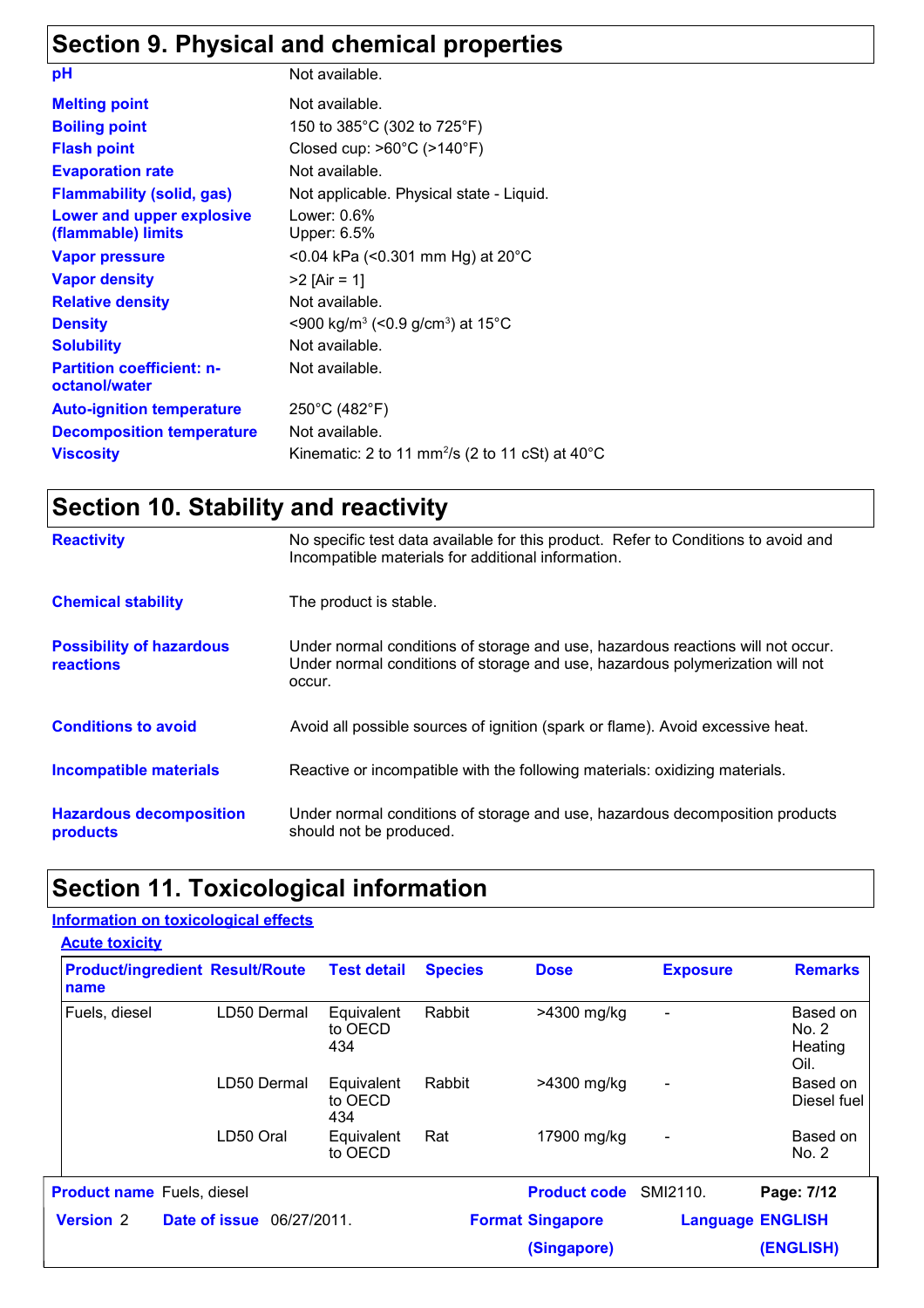| Section 11. Toxicological information |                                           |                                     |                                                              |                                                                                   |                                                     |                                            |
|---------------------------------------|-------------------------------------------|-------------------------------------|--------------------------------------------------------------|-----------------------------------------------------------------------------------|-----------------------------------------------------|--------------------------------------------|
|                                       | 401                                       |                                     |                                                              |                                                                                   |                                                     | Heating<br>Oil.                            |
|                                       | LD50 Oral<br>420                          | Equivalent<br>to OECD               | Rat                                                          | 7600 mg/kg                                                                        |                                                     | Based on<br>Diesel fuel                    |
|                                       | <b>LC50</b><br>Inhalation<br>403<br>Vapor | Equivalent<br>to OECD               | Rat                                                          | $4.1$ mg/l                                                                        | 4 hours                                             | Based on<br>Diesel fuel                    |
| <b>Irritation/Corrosion</b>           |                                           |                                     |                                                              |                                                                                   |                                                     |                                            |
| <b>Product/ingredient</b><br>name     | <b>Test authority / Test</b><br>number    |                                     | <b>Species</b>                                               | <b>Route/Result</b>                                                               | Conc.                                               | <b>Remarks</b>                             |
| Fuels, diesel                         | Equivalent<br>to OECD                     | 404                                 | Rabbit                                                       | Skin - Irritation                                                                 | $\overline{\phantom{a}}$                            | Based on No.<br>2 Heating Oil.             |
|                                       | Equivalent<br>to OECD<br>Equivalent       | 404<br>405                          | Rabbit<br>Rabbit                                             | Skin - Irritation<br>Eyes - Non-                                                  |                                                     | Based on<br>Diesel fuel<br>Based on No.    |
|                                       | to OECD                                   |                                     |                                                              | irritating to the<br>eyes.                                                        |                                                     | 2 Heating Oil.                             |
|                                       | Equivalent<br>to OECD                     | 405                                 | Rabbit                                                       | Eyes - Non-<br>irritating to the<br>eyes.                                         |                                                     | Based on<br>Diesel fuel                    |
| <b>Sensitization</b>                  |                                           |                                     |                                                              |                                                                                   |                                                     |                                            |
| <b>Product/ingredient</b><br>name     | <b>Route of</b><br>exposure               |                                     | <b>Test detail</b>                                           | <b>Species</b>                                                                    | <b>Result</b>                                       | <b>Remarks</b>                             |
| Fuels, diesel                         | skin<br>skin                              | Equivalent<br>to OECD<br>Equivalent | 406<br>406                                                   | Not sensitizing Guinea pig<br>Not sensitizing Guinea pig                          |                                                     | Based on No.<br>2 Heating Oil.<br>Based on |
| <b>Mutagenicity</b>                   |                                           | to OECD                             |                                                              |                                                                                   |                                                     | Diesel fuel                                |
| <b>Product/ingredient</b><br>name     | <b>Test detail</b>                        |                                     | <b>Cell / Type</b>                                           |                                                                                   | <b>Result</b>                                       | <b>Remarks</b>                             |
| Fuels, diesel                         | OECD <sub>471</sub>                       |                                     | Experiment: In vitro                                         | Subject: Non-mammalian                                                            | Positive                                            | Based on<br>Diesel fuel                    |
|                                       | Equivalent to OECD<br>476                 |                                     | species<br>Experiment: In vitro<br>Cell: Germ                | Subject: Mammalian-Animal                                                         | Negative                                            | Based on<br>Heating Oil.                   |
|                                       | not guideline                             |                                     | Experiment: In vivo<br>Subject: Unspecified<br>Cell: Somatic |                                                                                   | Negative                                            | Based on<br>Heating Oil.                   |
| <b>Conclusion/Summary</b>             |                                           |                                     |                                                              | Not classified. Based on available data, the classification criteria are not met. |                                                     |                                            |
| <b>Carcinogenicity</b>                |                                           |                                     |                                                              |                                                                                   |                                                     |                                            |
| <b>Product/ingredient</b><br>name     | <b>Test detail</b>                        |                                     | <b>Species</b>                                               | <b>Route</b><br><b>Exposure</b>                                                   | <b>Result</b>                                       | <b>Remarks</b>                             |
| Fuels, diesel                         | Equivalent 451<br>to OECD                 |                                     | Mouse                                                        | Dermal<br>2 years                                                                 | Positive -<br>Dermal -<br>Unspecified               | Based on<br>Heating<br>Oil.                |
| <b>Conclusion/Summary</b>             |                                           |                                     | Suspected of causing cancer.                                 |                                                                                   |                                                     |                                            |
| <b>Reproductive toxicity</b>          |                                           |                                     |                                                              |                                                                                   |                                                     |                                            |
| <b>Product/ingredient</b><br>name     | <b>Test detail</b>                        | <b>Species</b>                      | <b>Exposure</b>                                              | toxicity                                                                          | <b>Developmental Maternal Fertility</b><br>toxicity | <b>Remarks</b>                             |
| <b>Product name Fuels, diesel</b>     |                                           |                                     |                                                              | Product code SMI2110.                                                             |                                                     | Page: 8/12                                 |
| <b>Version 2</b>                      | <b>Date of issue</b> 06/27/2011.          |                                     |                                                              | <b>Format Singapore</b>                                                           |                                                     | <b>Language ENGLISH</b>                    |
|                                       |                                           |                                     |                                                              |                                                                                   |                                                     |                                            |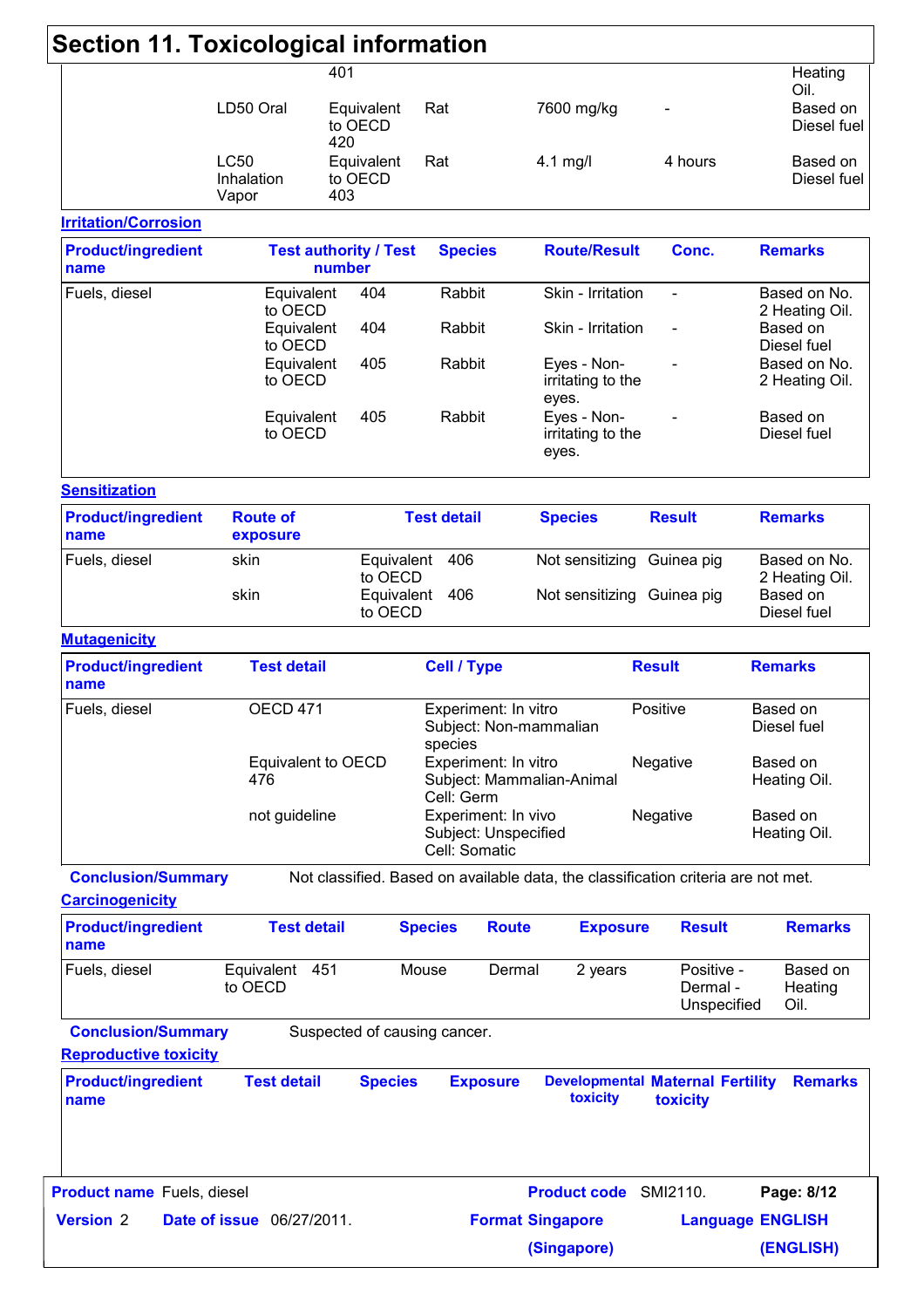| <b>Section 11. Toxicological information</b>                                           |                           |                                                                                       |     |                                |                                                  |               |                                                                                                                                                                                                                                                                              |                      |                                                                                                                           |
|----------------------------------------------------------------------------------------|---------------------------|---------------------------------------------------------------------------------------|-----|--------------------------------|--------------------------------------------------|---------------|------------------------------------------------------------------------------------------------------------------------------------------------------------------------------------------------------------------------------------------------------------------------------|----------------------|---------------------------------------------------------------------------------------------------------------------------|
| Fuels, diesel                                                                          | Equivalent 414<br>to OECD |                                                                                       | Rat |                                | Dermal 20 days                                   | Negative      |                                                                                                                                                                                                                                                                              |                      | Effects<br>observed<br>at<br>maternally<br>toxic<br>doses.<br>(Based on<br>Condensates<br>(petroleum)<br>vacuum<br>tower) |
|                                                                                        | Equivalent 414<br>to OECD |                                                                                       | Rat |                                | Dermal 10 days                                   | Negative      |                                                                                                                                                                                                                                                                              |                      | <b>Effects</b><br>observed<br>at<br>maternally<br>toxic<br>doses.<br>(Based on<br>Diesel fuel)                            |
|                                                                                        | Equivalent 414<br>to OECD |                                                                                       | Rat |                                | Dermal 10 days                                   | Negative      |                                                                                                                                                                                                                                                                              |                      | <b>Effects</b><br>observed<br>at<br>maternally<br>toxic<br>doses.<br>(Based on<br>No. 2<br>Heating<br>$Oil.$ )            |
| <b>Conclusion/Summary</b><br><b>Specific target organ toxicity (repeated exposure)</b> |                           | not met.<br>met.<br>criteria are not met.                                             |     |                                |                                                  |               | Development: Not classified. Based on available data, the classification criteria are<br>Fertility: Not classified. Based on available data, the classification criteria are not<br>Effects on or via lactation: Not classified. Based on available data, the classification |                      |                                                                                                                           |
| <b>Name</b>                                                                            |                           |                                                                                       |     |                                | <b>Category</b>                                  |               | <b>Route of</b>                                                                                                                                                                                                                                                              | <b>Target organs</b> |                                                                                                                           |
|                                                                                        |                           |                                                                                       |     |                                |                                                  |               | exposure                                                                                                                                                                                                                                                                     |                      |                                                                                                                           |
| Fuels, diesel                                                                          |                           |                                                                                       |     |                                | Category 2                                       |               | Not determined                                                                                                                                                                                                                                                               | Not determined       |                                                                                                                           |
| <b>Aspiration hazard</b><br><b>Name</b>                                                |                           |                                                                                       |     |                                |                                                  | <b>Result</b> |                                                                                                                                                                                                                                                                              |                      |                                                                                                                           |
|                                                                                        |                           |                                                                                       |     |                                |                                                  |               |                                                                                                                                                                                                                                                                              |                      |                                                                                                                           |
| Fuels, diesel<br><b>Information on the likely</b>                                      |                           |                                                                                       |     |                                | Routes of entry anticipated: Dermal, Inhalation. |               | <b>ASPIRATION HAZARD - Category 1</b>                                                                                                                                                                                                                                        |                      |                                                                                                                           |
| routes of exposure<br><b>Potential acute health effects</b>                            |                           |                                                                                       |     |                                |                                                  |               |                                                                                                                                                                                                                                                                              |                      |                                                                                                                           |
| <b>Eye contact</b>                                                                     |                           |                                                                                       |     | Causes serious eye irritation. |                                                  |               |                                                                                                                                                                                                                                                                              |                      |                                                                                                                           |
| <b>Inhalation</b>                                                                      |                           | Harmful if inhaled.                                                                   |     |                                |                                                  |               |                                                                                                                                                                                                                                                                              |                      |                                                                                                                           |
| <b>Skin contact</b>                                                                    |                           | Causes skin irritation.                                                               |     |                                |                                                  |               |                                                                                                                                                                                                                                                                              |                      |                                                                                                                           |
| <b>Ingestion</b>                                                                       |                           | Irritating to mouth, throat and stomach. Aspiration hazard if swallowed -- harmful or |     |                                |                                                  |               |                                                                                                                                                                                                                                                                              |                      |                                                                                                                           |

### **Symptoms related to the physical, chemical and toxicological characteristics**

| <b>Product name</b> Fuels, diesel |                                  | <b>Product code</b> SMI2110. |                         | Page: 9/12 |
|-----------------------------------|----------------------------------|------------------------------|-------------------------|------------|
| <b>Version 2</b>                  | <b>Date of issue</b> 06/27/2011. | <b>Format Singapore</b>      | <b>Language ENGLISH</b> |            |
|                                   |                                  | (Singapore)                  |                         | (ENGLISH)  |

fatal if liquid is aspirated into lungs.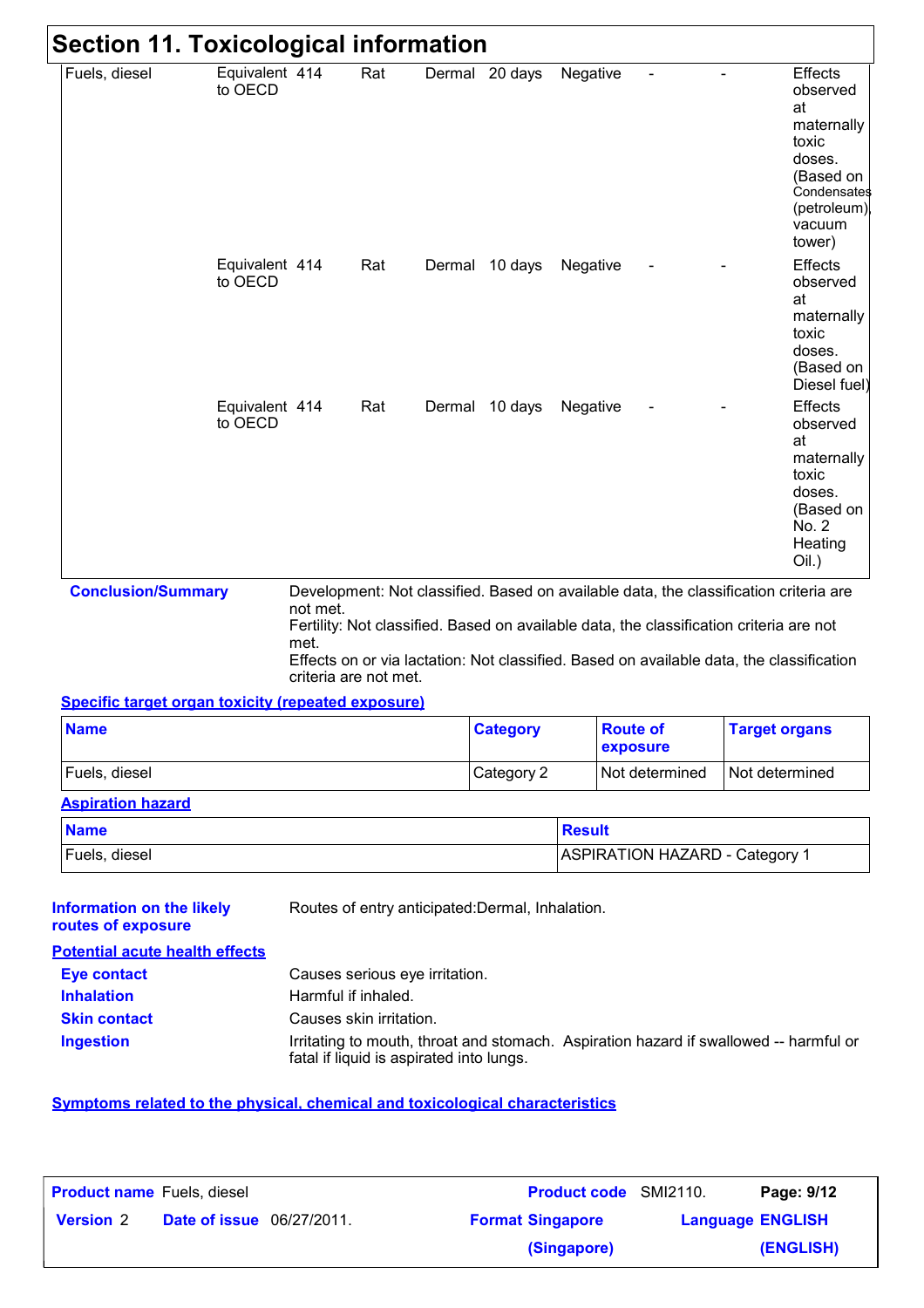## **Section 11. Toxicological information**

| <b>Eye contact</b>                      | Adverse symptoms may include the following:<br>pain or irritation<br>watering<br>redness                                                                                                    |  |  |  |  |
|-----------------------------------------|---------------------------------------------------------------------------------------------------------------------------------------------------------------------------------------------|--|--|--|--|
| <b>Inhalation</b>                       | Adverse symptoms include the following:<br>nausea or vomiting<br>headache<br>drowsiness/fatigue<br>dizziness/vertigo<br>unconsciousness                                                     |  |  |  |  |
| <b>Skin contact</b>                     | Adverse symptoms may include the following:<br>irritation<br>redness                                                                                                                        |  |  |  |  |
| <b>Ingestion</b>                        | Adverse symptoms may include the following:<br>nausea or vomiting                                                                                                                           |  |  |  |  |
| <b>Potential chronic health effects</b> |                                                                                                                                                                                             |  |  |  |  |
| <b>General</b>                          | May cause damage to organs through prolonged or repeated exposure. Vapor,<br>mists or fumes may contain polycyclic aromatic hydrocarbons some of which are<br>known to produce skin cancer. |  |  |  |  |
| <b>Carcinogenicity</b>                  | Suspected of causing cancer. Risk of cancer depends on duration and level of<br>exposure.                                                                                                   |  |  |  |  |
| <b>Mutagenicity</b>                     | No known significant effects or critical hazards.                                                                                                                                           |  |  |  |  |
| <b>Teratogenicity</b>                   | No known significant effects or critical hazards.                                                                                                                                           |  |  |  |  |
| <b>Developmental effects</b>            | No known significant effects or critical hazards.                                                                                                                                           |  |  |  |  |
| <b>Fertility effects</b>                | No known significant effects or critical hazards.                                                                                                                                           |  |  |  |  |

#### **Numerical measures of toxicity**

#### **Acute toxicity estimates**

| <b>Route</b> | <b>ATE value</b> |
|--------------|------------------|
| Oral         | 16333.3 mg/kg    |

### **Section 12. Ecological information**

**Toxicity**

**Environmental effects** This material is toxic to aquatic life with long lasting effects.

#### **Persistence/degradability**

**Product/ingredient name** IOPC Persistent/not persistent. oil: Persistent

#### **Bioaccumulative potential**

Substance is a hydrocarbon UVCB. Standard tests for this endpoint are intended for single substances and are not appropriate for this complex substance.

| <b>Product/ingredient name</b> | $\mathsf{LocP}_\mathsf{ow}$ | <b>BCF</b> | <b>Potential</b> |
|--------------------------------|-----------------------------|------------|------------------|
| Not available.                 |                             |            | -                |

#### **Mobility in soil**

| <b>Product name</b> Fuels, diesel |                                  | <b>Product code</b> SMI2110. | Page: 10/12             |
|-----------------------------------|----------------------------------|------------------------------|-------------------------|
| <b>Version 2</b>                  | <b>Date of issue</b> 06/27/2011. | <b>Format Singapore</b>      | <b>Language ENGLISH</b> |
|                                   |                                  | (Singapore)                  | (ENGLISH)               |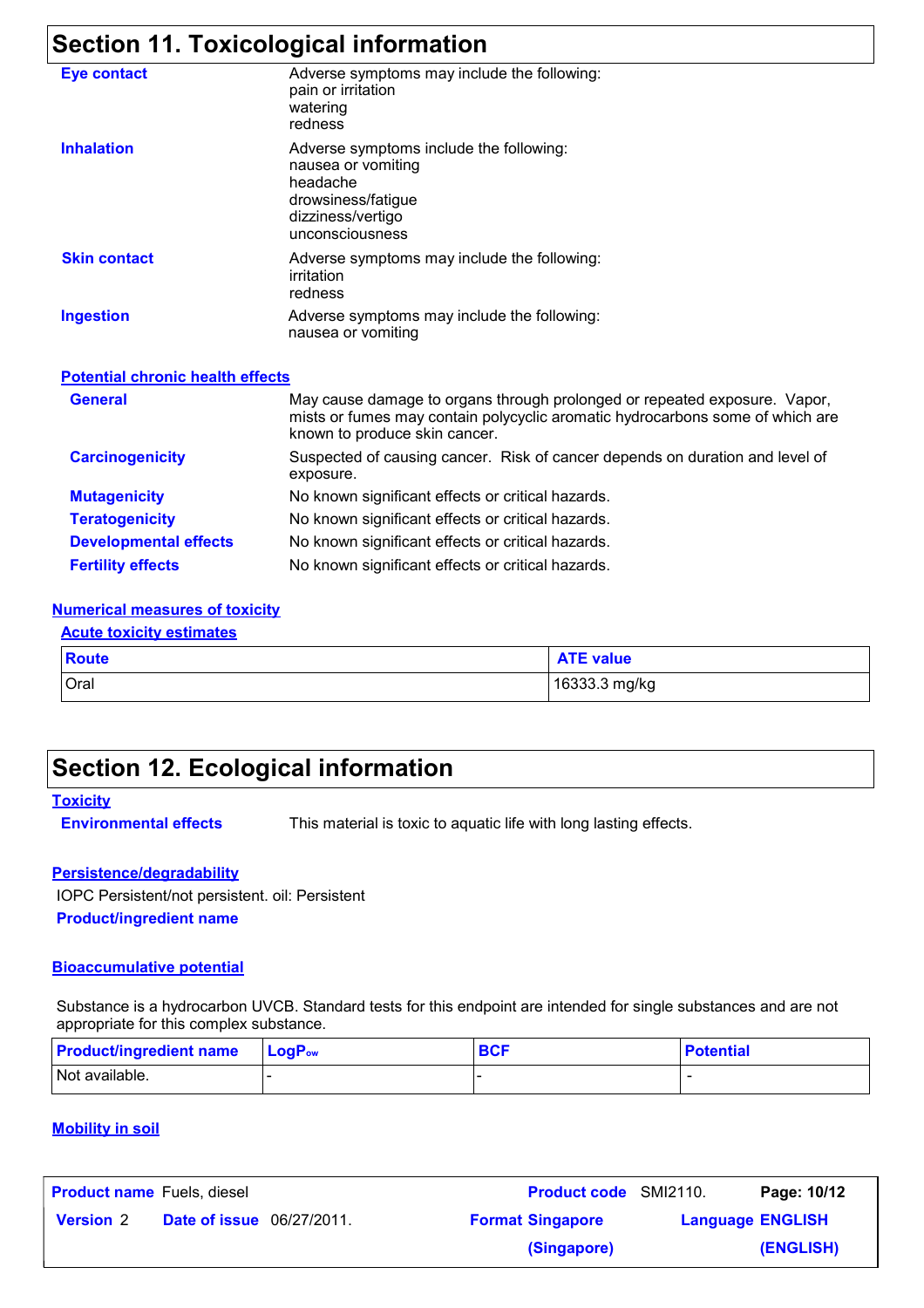## **Section 12. Ecological information**

| <b>Soil/water partition</b><br>coefficient (K <sub>oc</sub> ) | Not available.                                                                                                            |
|---------------------------------------------------------------|---------------------------------------------------------------------------------------------------------------------------|
| <b>Mobility</b>                                               | Spillages may penetrate the soil causing ground water contamination. This material<br>may accumulate in sediments.        |
| <b>Other ecological information</b>                           | Spills may form a film on water surfaces causing physical damage to organisms.<br>Oxygen transfer could also be impaired. |

## **Section 13. Disposal considerations**

| <b>Disposal methods</b> | The generation of waste should be avoided or minimized wherever possible.<br>Significant quantities of waste product residues should not be disposed of via the<br>foul sewer but processed in a suitable effluent treatment plant. Dispose of surplus<br>and non-recyclable products via a licensed waste disposal contractor. Disposal of<br>this product, solutions and any by-products should at all times comply with the<br>requirements of environmental protection and waste disposal legislation and any<br>regional local authority requirements. Waste packaging should be recycled.<br>Incineration or landfill should only be considered when recycling is not feasible. This<br>material and its container must be disposed of in a safe way. Care should be taken<br>when handling emptied containers that have not been cleaned or rinsed out. Empty<br>containers or liners may retain some product residues. Vapor from product residues<br>may create a highly flammable or explosive atmosphere inside the container. Do not<br>cut, weld or grind used containers unless they have been cleaned thoroughly<br>internally. Avoid dispersal of spilled material and runoff and contact with soil, |
|-------------------------|----------------------------------------------------------------------------------------------------------------------------------------------------------------------------------------------------------------------------------------------------------------------------------------------------------------------------------------------------------------------------------------------------------------------------------------------------------------------------------------------------------------------------------------------------------------------------------------------------------------------------------------------------------------------------------------------------------------------------------------------------------------------------------------------------------------------------------------------------------------------------------------------------------------------------------------------------------------------------------------------------------------------------------------------------------------------------------------------------------------------------------------------------------------------------------------------------------------------|
|                         | waterways, drains and sewers.                                                                                                                                                                                                                                                                                                                                                                                                                                                                                                                                                                                                                                                                                                                                                                                                                                                                                                                                                                                                                                                                                                                                                                                        |

## **Section 14. Transport information**

|                                           | <b>IMDG</b>                                       | <b>IATA</b>                                                 |
|-------------------------------------------|---------------------------------------------------|-------------------------------------------------------------|
| <b>UN number</b>                          | <b>UN 1202</b>                                    | <b>UN 1202</b>                                              |
| <b>UN proper</b><br>shipping name         | Diesel Fuel. Marine pollutant (Fuels, diesel)     | Diesel Fuel                                                 |
| <b>Transport hazard</b><br>class(es)      | $\mathbf{3}$                                      | 3                                                           |
| <b>Packing group</b>                      | $\mathbf{III}$                                    | III                                                         |
| <b>Environmental</b><br>hazards           | Yes.                                              | Yes.                                                        |
| <b>Special</b><br>precautions for<br>user | Not available.                                    | Not available.                                              |
| <b>Additional</b><br>information          | <b>Emergency schedules (EmS)</b><br>$F-E$ , $S-E$ | <b>Remarks</b><br>Environmentally hazardous substance mark. |
|                                           | <b>Remarks</b><br>Marine pollutant                |                                                             |

| <b>Product name</b> Fuels, diesel |                                  | <b>Product code</b> SMI2110. |                         | Page: 11/12 |
|-----------------------------------|----------------------------------|------------------------------|-------------------------|-------------|
| <b>Version 2</b>                  | <b>Date of issue</b> 06/27/2011. | <b>Format Singapore</b>      | <b>Language ENGLISH</b> |             |
|                                   |                                  | (Singapore)                  |                         | (ENGLISH)   |